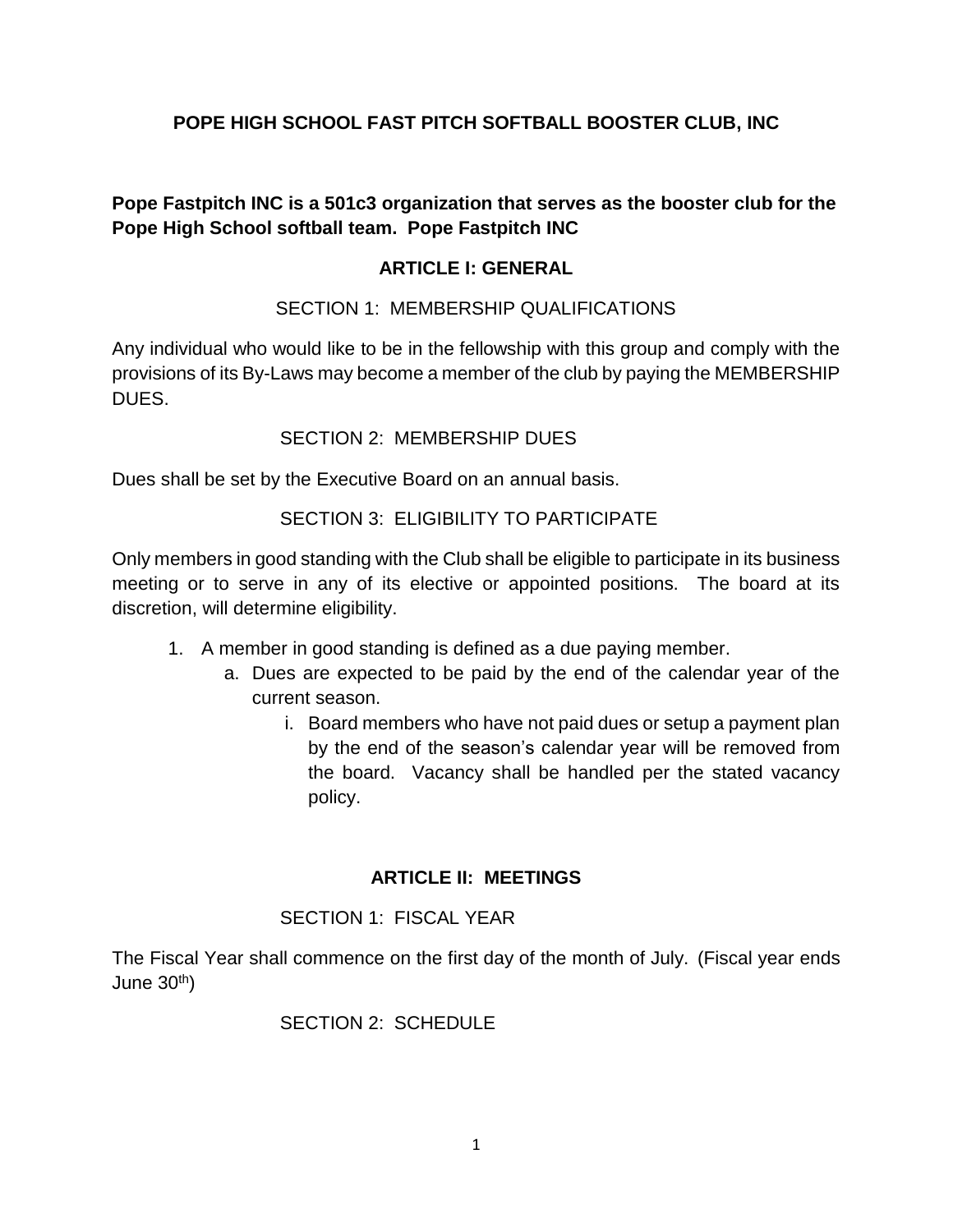There shall be a minimum of 2 GENERAL MEETINGS of the Club during each fiscal year, one of which shall be designated as the Annual Meeting. The schedule for these meetings shall be set by the Executive Board and advertised in advanced to encourage attendance.

### SECTION 3: ANNUAL MEETING DATE

The Annual Meeting shall be held in the first 6 months of the calendar year.

### SECTION 4: QUORUM

The members present at a meeting shall constitute a quorum.

## SECTION 5: SPECIAL MEETINGS

Special meetings may be called by the President or Coach. Only such business for which said Special Meeting was called shall be transacted at such meetings.

# **ARTICLE III: EXECUTIVE BOARD**

## SECTION 1: DUTIES

The executive board shall transact all business of the club which must be performed between General Meetings:

- 1. Authorize disbursements of funds for approved Club expenses.
- 2. Consider all questions of Policy.
- 3. Approve candidates to fill vacated offices.
- 4. Present recommendations to the Club for action, develop and approve the proposed annual budget, develop and prioritize initiatives to related funding.
- 5. Prepare a general program for the year.
- 6. Act as an Advocate for the Pope High School Fastpitch Softball Team.

# SECTION 2: EXECUTIVE BOARD MEETINGS

Meetings of the Executive Board shall be held at the discretion of the President or Coach. Attendance at Executive Board meetings shall be open to Executive Board Members, Coaching Staff & School Administration.

## **ARTICLE IV: OFFICERS**

## SECTION 1: RECORDS

Each individual shall maintain a record of his/her activities including expenditures and receipts during his/her term in office. This record shall be turned over to the Executive Vice President on the first day of the fiscal year.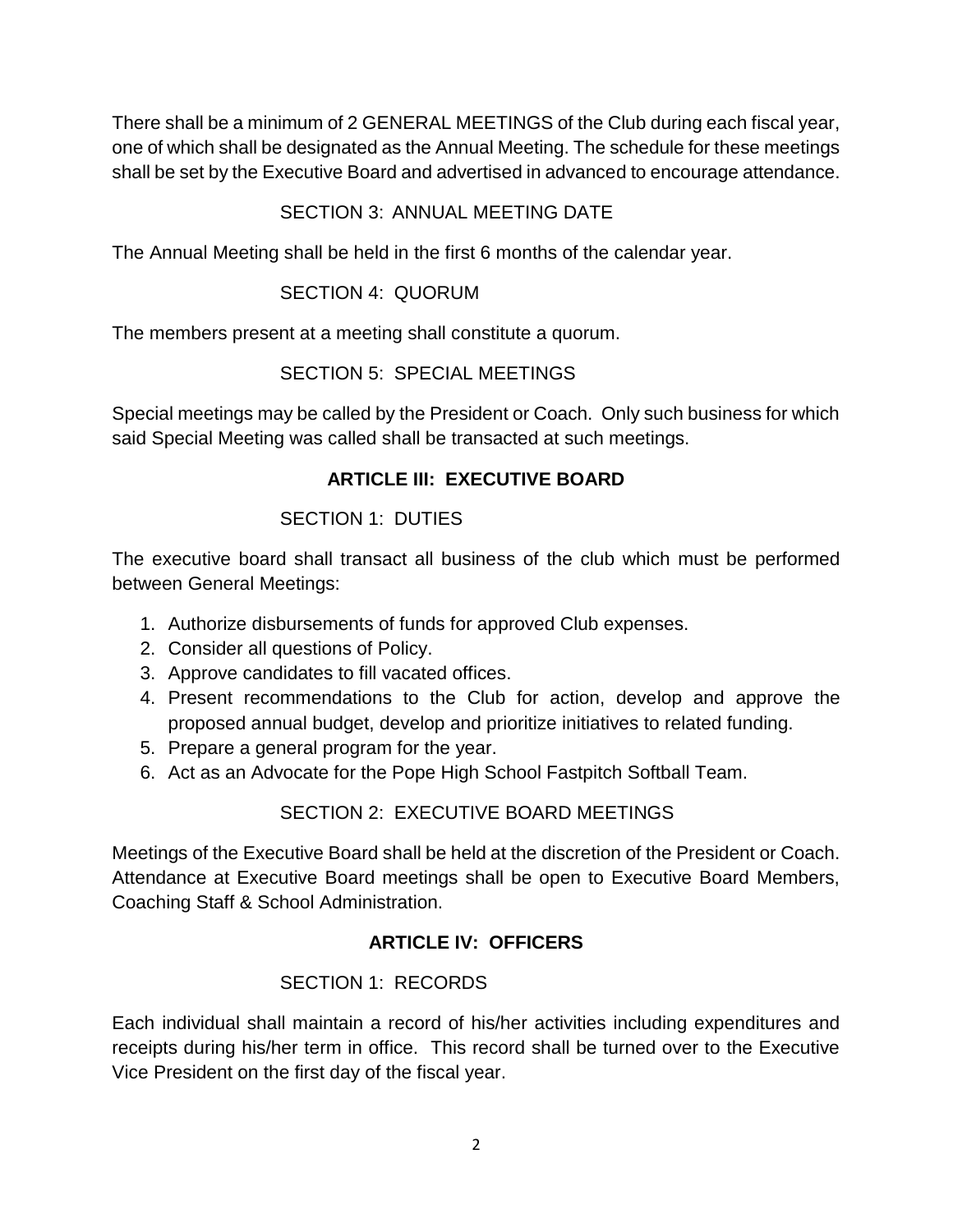### SECTION 2: DUTIES

### **HEAD COACH**

The Coach shall:

- 1. Head coach is an ex-officio member of the booster club board and is a non voting member.
	- a. Official board meetings cannot occur without this (head coach) ex-officio member present.
- 2. Appoint Assistant Coaching Staff.
- 3. Manage Assistant Coaching Staff.
- 4. Develop Practice & Game Schedules.
- 5. Manage Varsity Games.
- 6. Compile a preliminary cost estimate cost estimate for required supplies/ uniforms and coaching manpower.

### **PRESIDENT**

The President shall be the Chief Executive Officer of the Club. The President shall:

- 1. Appoint all standing and special committees.
- 2. Compile a preliminary budget with the assistance and approval of the Executive Board and Head fast-pitch Coach.
- 3. Present the proposed budget for approval at the Annual Meeting.
- 4. Propose nominees to fill vacated offices.
- 5. Authorize disbursements for approved expenses of the club.
- 6. Backup to Treasurer (Secondary Signer on bank account).

### **VICE PRESIDENT**

The Vice President shall assume all duties of the President in his/her absence. The Vice President shall:

- 1. Serve as an active assistant to the President.
- 2. Perform duties as requested by the President.
- 3. Ensure that issues regarding Lady Greyhound Fast-Pitch Softball are represented.
- 4. Recruits/nominates candidates for Board and Functional positions.

## **TREASURER**

The Treasurer shall:

1. Maintain accurate and current records of all funds and disbursements.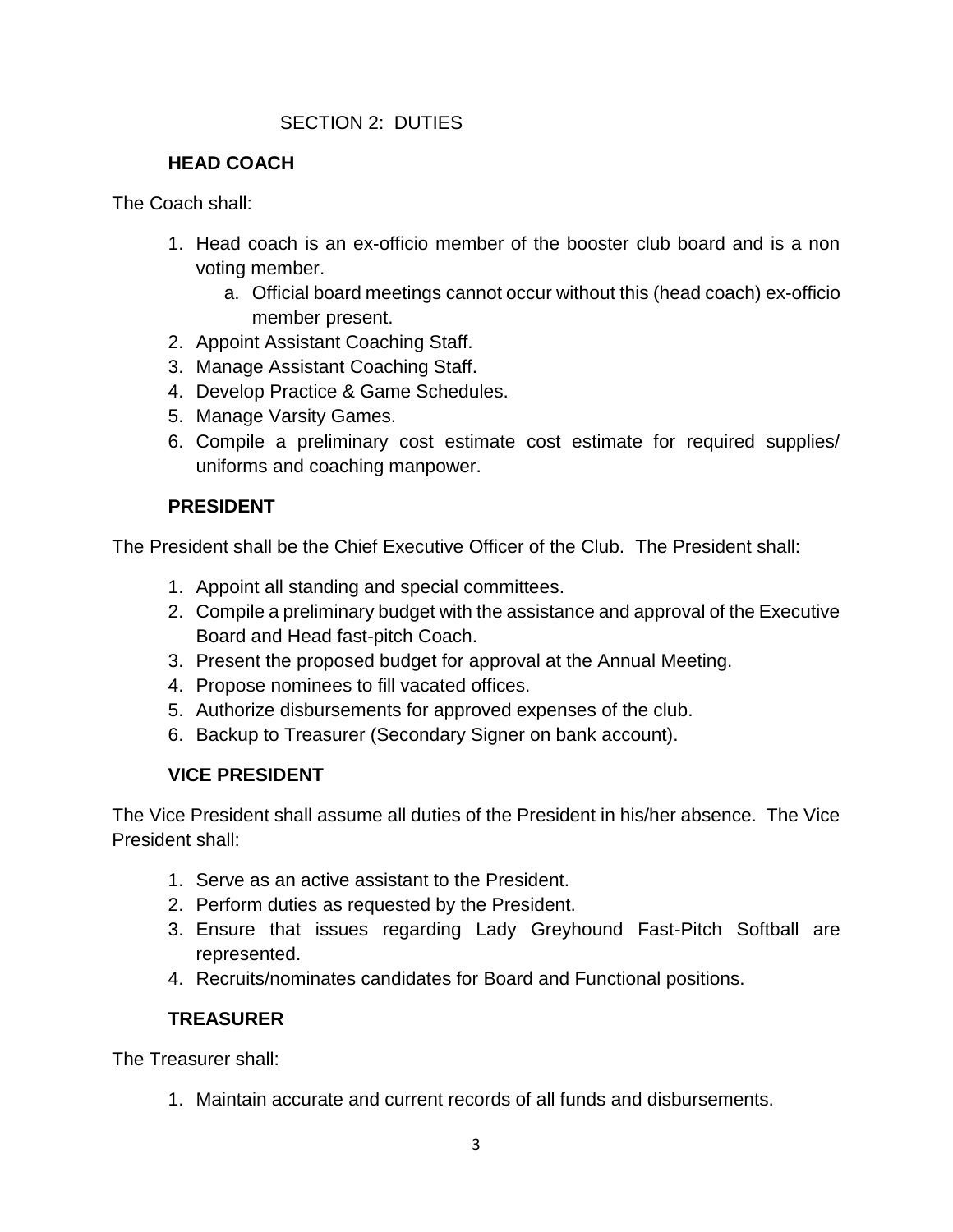- 2. Manage booster club bank accounts and inventories club assets.
- 3. Collect all monies.
- 4. Make all payments authorized by the President during the Executive Board Meeting.
- 5. Submit a written report of receipts and disbursements at each meeting of the Executive Board and at General Meeting.

### **SECRETARY**

The Secretary shall:

- 1. Maintain a record of the proceedings at all meetings.
- 2. Handle all correspondence.
- 3. Serve as the Parliamentarian of the Club.
- 4. Maintain By-laws.

# **JUNIOR TEAM COORDINATOR**

Junior team coordinator is charged with making sure all aspects of the junior team program occur in accordance with the guidelines set forth by the governing body of the league and the junior team coordinator will serve as liaison between the booster club and junior team parents and players.

The Junior team coordinator shall:

- 1. Attract a qualified pool of coaches for the junior program.
	- a. Prior to naming coaching staffs, junior team coordinator and head high school coach will discuss pool of candidate and select coaching staffs together.
- 2. Conduct background checks for pool of coaches prior to officially naming staff.
- 3. Receive approval from Treasurer and President prior to expenditures for the junior program.
- 4. Maintain contact information for junior team and send out correspondence as needed.

Selection and term of service

- 1. Junior team coordinator does not have to be a member in good standing (a current dues paying member of the club)
- 2. Junior team coordinator will be recommended to the President, Vice President, Treasurer, and Secretary by the head coach of the program during the 1<sup>st</sup> board meeting of the calendar year.
	- a. Junior Team cooridinator is elected through majority vote of the executive board, excluding the position of junior team coordinator.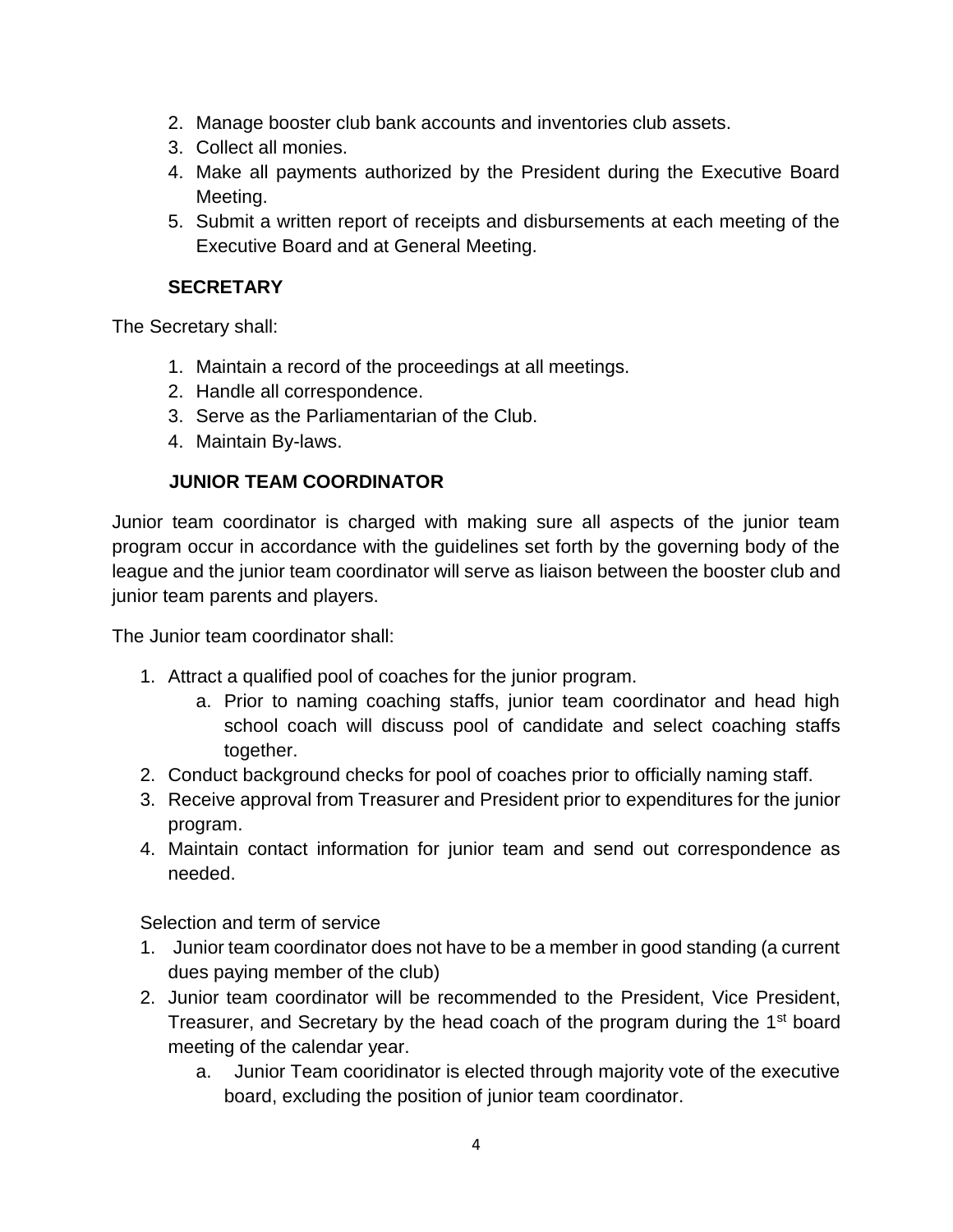- b. Once elected, the junior team coordinator serves in a standing equal to other board members.
- c. Junior team coordinator may or may not be one of the coaches of the junior team.

### SECTION 3: FUNCTIONAL BOARD POSITIONS

### FUNDRAISING COORDINATOR

- 1. Works in conjunction with the Vice President to coordinate and carry out all procedural aspects of the fundraising process for the booster club.
	- a. Helps to create and maintain the fundraising schedule for the club.
	- b. Coordinates all correspondence with club members regarding fundraisers.
- 2. Fundraising coordinator is not a voting member of the board
- 3. Fundraising coordinator is not mandated to appear at board meetings, however they are able to attend board meetings per the consent of executive board.
- 4. Vice President and fundraising coordinator are responsible for providing any requested fundraising updates prior to all board meetings.

### SPONSORSHIP COORDINATOR

- 1. Works in conjunction with the Vice President to coordinate all sponsorship signage at the field and on the website
	- a. Maintains contacts with all current sponsors on the silver and gold board
	- b. Continually searches out new sign sponsors
	- c. Coordinates with sign making company to acquire new signage
	- d. Assists with maintenance of silver sign board.
- 2. Works in conjunctions with the Vice President to coordinate "material" sponsorships. (meals / food, spirit nights, any other sponsorship opportunities)
- 3. Sponsorship coordinator is not a voting member of the board
- 4. Sponsorship coordinator is not mandated to appear at board meetings, however they are able to attend board meetings per the consent of executive board.
- 5. Vice President and sponsorship coordinator are responsible for providing any requested sponsorship updates prior to all board meetings.

### EVENTS COORDINATOR

1. Works in conjunction with the Vice President to coordinate all pre game meals and concession stand activity as well as assemble a staff for special events.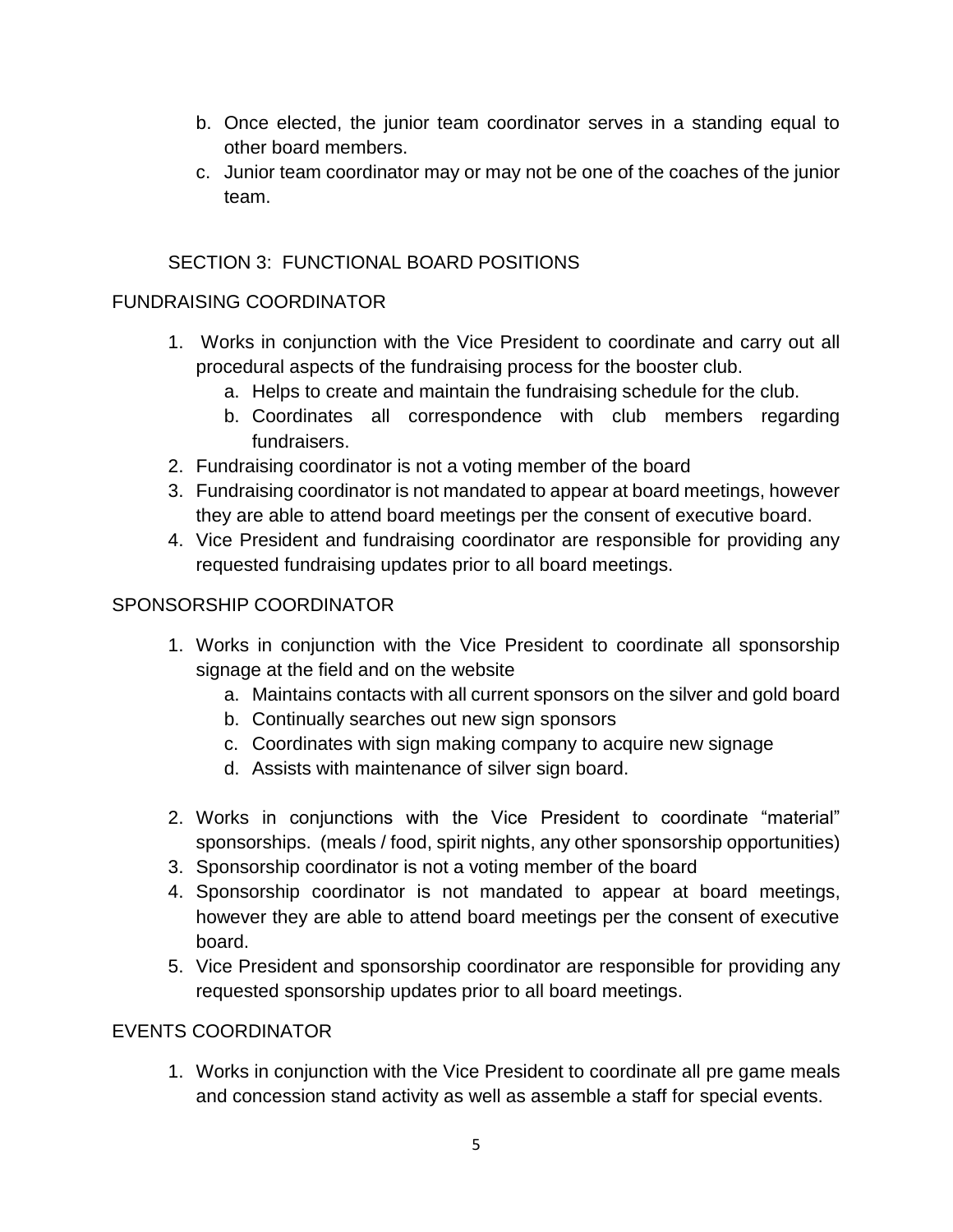- a. Special events include but are not limited to:
	- i. 1st pitch dinner
	- ii. 100 inning game refreshments
	- iii. Banquet
- b. During special events, the coordinator will oversee the events by deciding the amount of workers needed and jobs that need to be performed, ascertaining volunteers for these events and delegating duties for special events as coordinator deems necessary.
	- i. Events coordinator will coordinate with the treasurer for special events and oversee assembled staff to be sure that event budget is not exceeded.

## **ARTICLE V: SELECTION OF OFFICERS**

### SECTION 1: NOMINATING COMMITTEE SELECTION

The President shall nominate members in good standing to comprise the Nominating Committee. The Executive Committee shall have the right to reject any nominations.

The Nominating Committee shall be comprised of a minimum of three Club members.

Once Executive Committee approval has been obtained, the Nominating Committee shall select and present to the Executive Board a proposed slate of nominations for all offices. This recommendation shall be made prior to the Annual Meeting.

### SECTION 2: NOMINATING COMMITTEE DUTIES

The Nominating Committee shall:

- 1. Verify the qualifications of selected nominees.
- 2. Obtain prior approval from the nominee before the nominee's name is announced.
- 3. Present the slate of nominees to President first and then the general membership at the Annual Meeting.

### SECTION 3: PROCEDURE FOR SELECTING NOMINEES

The Nominating Committee shall:

- 1. Present the nominees to the general membership at the Annual Meeting.
- 2. Following the presentations of nominees, other nominations can be proposed from the floor, provided that the consent and qualifications of the nominee have been confirmed in advance by person making the nomination.
- 3. A general election shall then be held to elect Officers from the slate of nominees.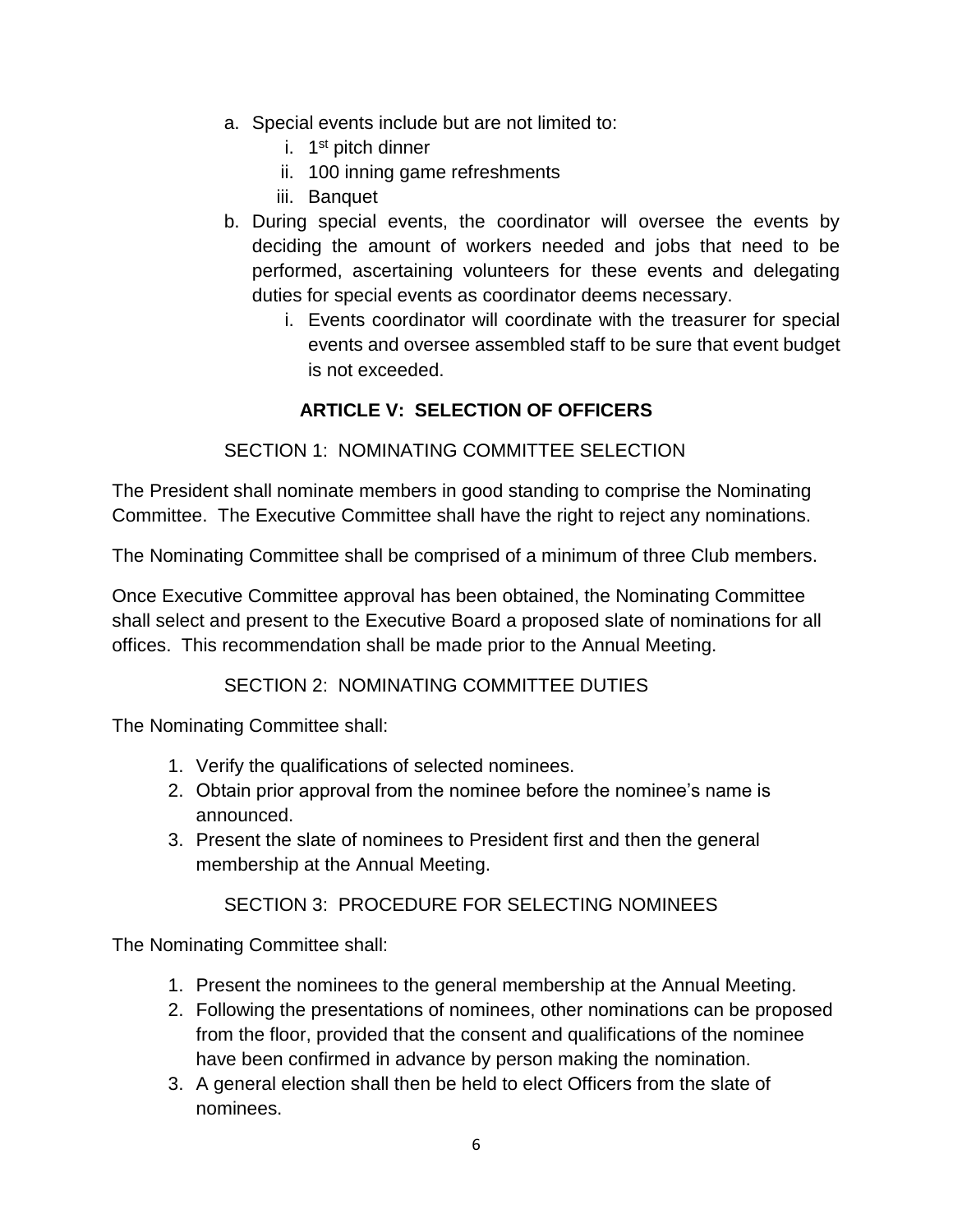4. Officers shall be elected by a majority vote by members of the Club in attendance.

SECTION 4: TERM OF OFFICE

The term of office shall be for one year commencing with the first day of the Fiscal Year. SPECIAL NOTE: AMENDMENT ONE

SECTION 5: FILLING VACANCIES

The Board shall nominate a successor to fill a vacated office for the remainder of the term. Approval of the Executive Board is required to confirm the appointment.

# **ARTICLE VI: PARLIAMENTARY AUTHORITY**

Robert's Rules of Order, Revised, shall be the authority for all points of order not covered by the Club's Constitution, By-Laws and Amendments.

## ARTICLE VII: AMENDMENTS

This Constitution and By-Laws may be amended by a majority vote of those members present at a General Meeting, provided proposed amendment(s) have first been approved by the Executive Board and has been presented to the membership at least two (2) weeks prior to that General Meeting.

## **ARTICLE VIII: DATE ADOPTED**

On this date, etc. This Constitution and By-Laws have been approved and adopted by the majority in attendance of a General Meeting creating:

THE POPE HIGH SCHOOL FAST-PITCH BOOSTER CLUB

Chairman

**Secretary** 

AMENDMENT ONE: